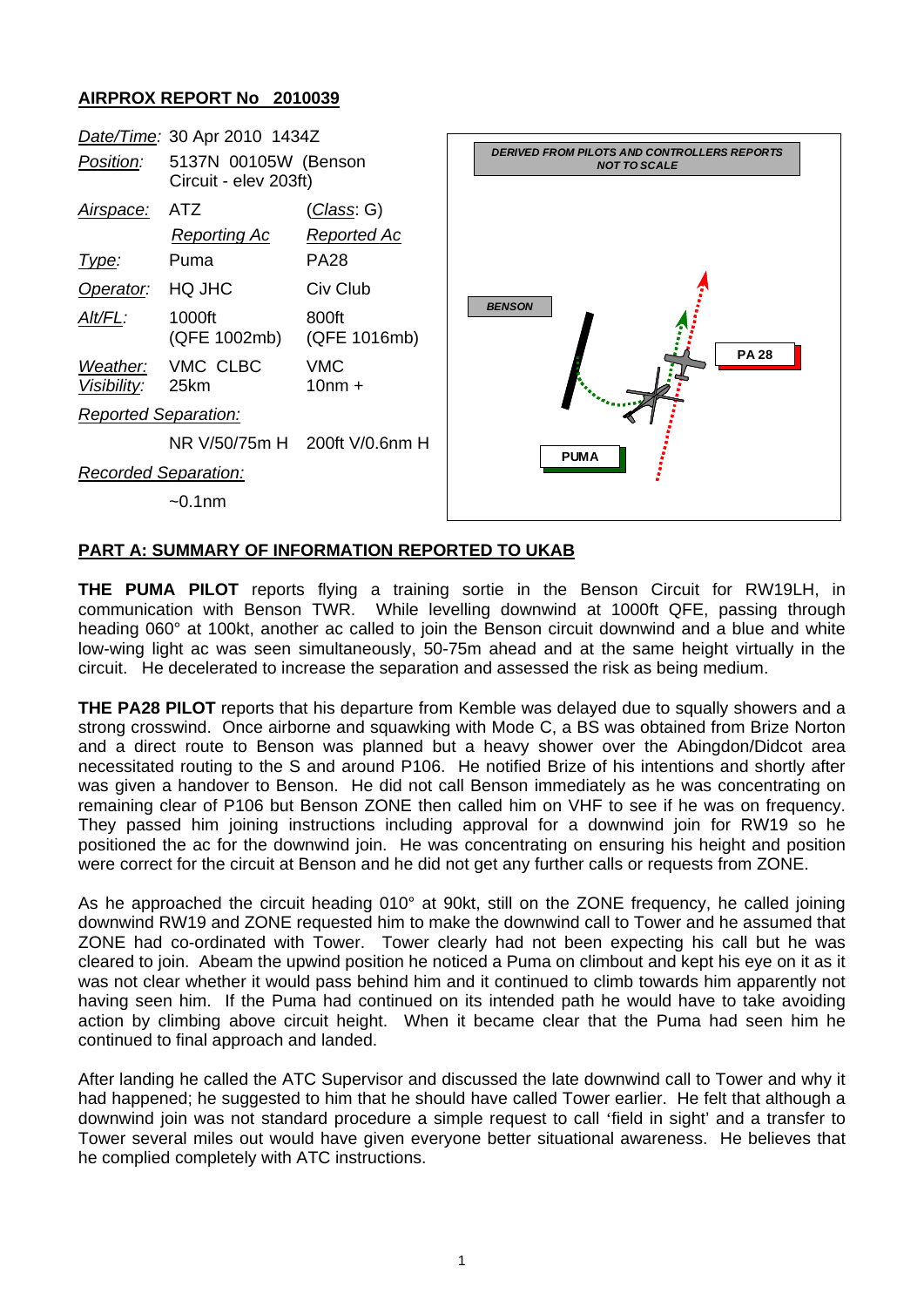**THE BENSON ADC** reported that at the time the Benson Watchman radar was U/S but the HiBrite was serviceable; TWR was band-boxed with GND and he had been in position for about 35min. He was warned by APP that a PA28 was 10nm SW and would join the CCT downwind for RW19 LH. The circuit had been very busy but the traffic level had just reduced leaving 3 ac in the circuit comprising of another light ac going around on the dead-side, the reporting Puma had just completed a slow approach to touch and go (T&G), and a Heli-Med ac on approach to point west; in addition there was one ac on a PAR approach for a low approach for further PAR, one or two aircraft on the GND frequency and one other warned in. He saw the PA28 on the HiBrite to the SW at 10nm and then again at 6nm slightly later. The next time his attention was drawn to the ac was when the pilot called downwind.

About 5min previously he called the Supervisor up to local and informed her that the Puma concerned had been flying non-standard circuits. It had been flying tighter circuits than normal and looked to be turning early and below 500ft, routing just to the S of the houses on the SE corner of the airfield in the climb. Also, on his last approach the pilot asked for a touch and go (T&G); however, when cleared for a T&G he had actually stopped on the RW for 5 to 10sec while radar traffic was approaching 4nm as he stopped and then got airborne again into the circuit, technically without permission. Both Assistants and the Controller noted the Puma stopping and considered it wrong as a less experienced ADC controller may have released the traffic lights and allowed vehicles to cross when the aircraft had stopped. The supervisor decided that he should monitor the Puma's next approach and she would contact the pilot on landing. That being the case his attention was focused on the Puma's next approach when he called finals for a T&G. At that time he had PAR traffic on approach, the second light ac going around due to the slow approach, radar traffic and the Heli-Med approaching Point West. At that point the Puma had completed a standard T&G and, as it was in forward motion and clear of the RW, he gave the radar traffic, which was at 3nm permission for a low approach. The Puma once again turned early and below 500ft. As he completed the 3-mile call broadcast, the PA28 called joining downwind and he noted its position as approaching the middownwind point, slightly ahead of the Puma. Although the ac looked to be at a similar height, he considered there to be sufficient lateral separation, enabling him to give the PA28 full joining instructions, before asking him if he was visual with the Puma, which he replied that was. When asked, the Puma pilot reported visual with the PA28 and then complained about the PA28 pilot not making an early downwind call.

With hindsight he thought that he should have informed the circuit traffic about the downwind joiner and maintained a closer watch on the HiBrite. However, he was informed that the PA28 would be conducting a downwind join when it was 10 miles out. He made a decision at that time not to inform the busy circuit as 10 miles was too far out to be of any relevance to the circuit traffic and he expected the PA28 to make a standard joining call 3 miles from the airfield. He thought that his attention being focussed on the Puma that was flying unusual circuits might have added to his lack of monitoring of the downwind joiner.

UKAB Note (1): The recording of the Heathrow radar shows the PA28 throughout and the Puma intermittently. The PA28 joins the circuit as described by its pilot, descending to be at 1000ft at the beginning of the downwind leg. The Puma appears as a primary only contact almost abeam the ARP converging with the PA28 and closing to 0.1nm (the minimum radar resolution) before the separation increases as the Puma decelerates in the PA28's 6 o'clock.

**HQ AIR BM Safety Management** reports that the Benson ADC was working under a medium to high loading without a GND controller. The Puma was flying non-standard circuits, turning straight onto the downwind leg rather than continuing upwind prior to turning not below 500ft IAW the Flying Order Book; further it was stopping on the RW after asking for a touch-and-go procedure. These actions distracted the ADC and therefore increased his workload; further the SUP reported that the initial prenote from ZONE to TWR was not evident on the tape transcript [since it was agreed that there was a pre-note it probably took place before the transcript commenced]. The transfer of the PA28 from ZONE to TWR was not prompted by ZONE before the ac entered the circuit area and was therefore late; this compounded the poor SA of both the ADC and the circuit traffic. As the PA28 was mid-point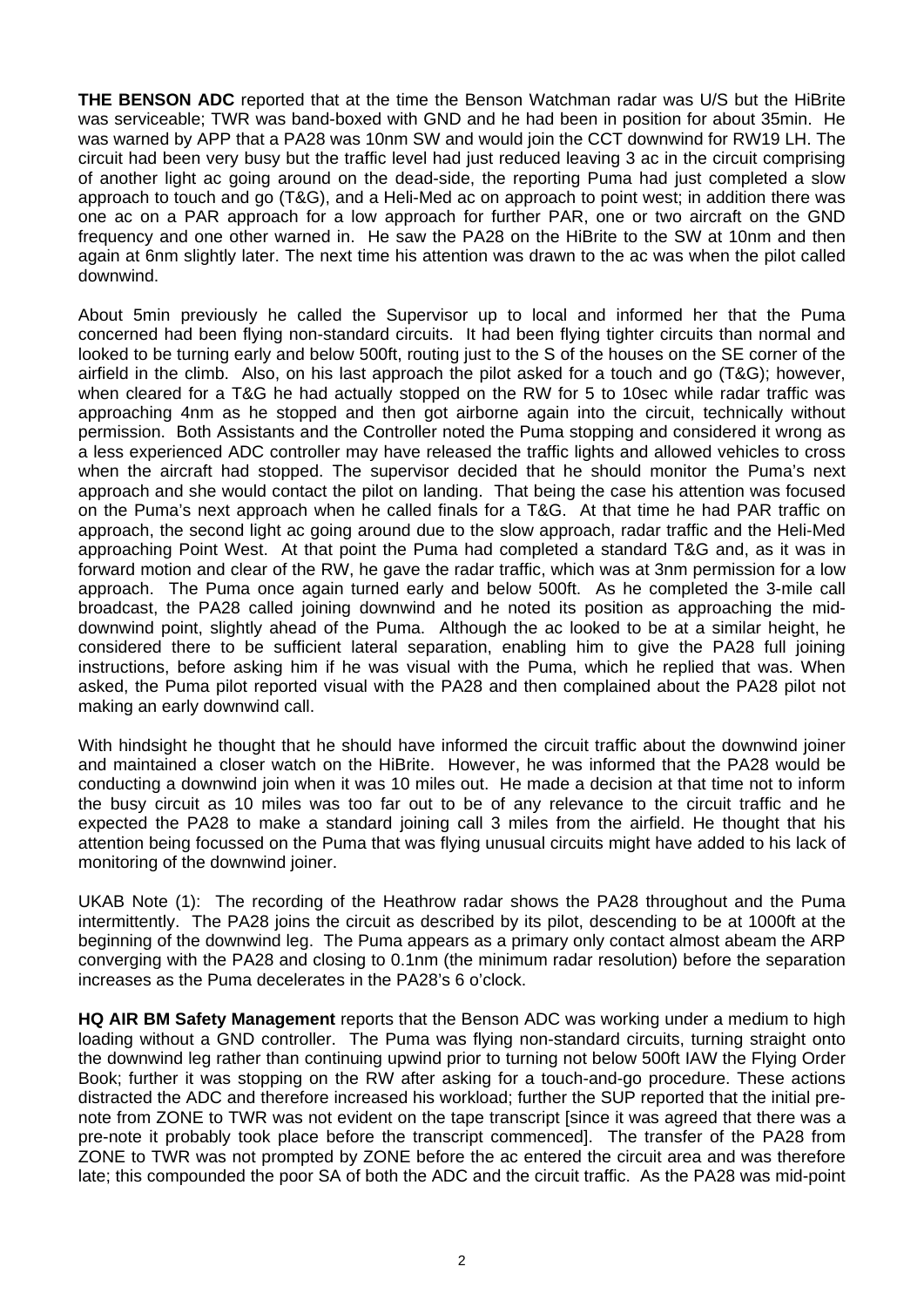downwind the Puma got airborne and turned below 500ft, which put it into conflict with the PA28 at 800ft.

OIC Flying Club has briefed members of the importance of being conversant with local procedures; in addition the unit is reviewing the Flying Club Orders. Best practice remains for Supervisors to roster a GRD Controller when busy periods are expected in TWR, thus reducing the workload on ADCs.

**HQ JHC** comments that the actions of the Puma in the build-up to the incident were far from satisfactory. By flying non-standard circuits and, in particular, remaining on the RW during a Touch and Go, the Puma caused an unnecessary increase in workload for the controller. This Airprox highlights the importance of timely radio calls - both by the controller and joining traffic - but it could have been wholly prevented by better airmanship on the part of the Puma.

## **PART B: SUMMARY OF THE BOARD'S DISCUSSIONS**

Information available included reports from the pilots of both ac, transcripts of the relevant RT frequencies, radar recordings, reports from the air traffic controller involved and reports from the appropriate ATC and operating authorities.

Both Controller and Pilot Members alike found this a challenging incident to analyse as there were so many elements and because it highlighted significant differences between civil and military regulations and practices regarding clearances to enter an ATZ and to join a visual circuit. The Board agreed that since there were so many factors that contributed to this incident, they should not be enumerated formally below as 'Contributory Factors'.

Members agreed that in this high-workload situation, the ADC had become distracted to such an extent by the Puma's non-standard circuits, that he had temporarily overlooked the approaching PA28. Had the ADC not been distracted, Members agreed that he would most likely have paid more attention to the PA28, of which he was previously aware having agreed with ZONE that it could join downwind and noted it on the HiBrite on 2 occasions; he could then have prompted the ZONE Controller to transfer it to him in an unrushed and timely manner. The ZONE Controller too, Members agreed, had contributed to the incident by not instructing the PA28 pilot to report 'visual' with the airfield, as is normal procedure, and then to call TWR before entering the circuit area; Controller Members agreed that although civil and military procedures differed, in this situation such a call would have been best practice and might have prevented the incident. It was also unanimously agreed that if a controller does not instigate a handover to TWR, then the pilot should take the initiative and request it before nearing the airfield, for example by saying 'would you like me to contact TWR?'

Civil and military Controllers also noted the discrepancy between civil and military procedures regarding circuit joining clearances; although the PA28 was a civilian ac being operated by the local flying club, it was operating from a military airfield and flying club members are required to comply with local Flying Orders and military procedures. That being the case, only the ADC had the authority to clear the ac to join the circuit. Although perhaps harsh, and despite the mitigating circumstances, Members agreed that the PA28 pilot had not been cleared by the ADC to join the circuit until well after the ac had entered it. This breakdown of Flying Order Book procedures had not been the cause of the incident as the PA28 pilot had seen from the upwind end of the runway the Puma climbing out directly towards him; the non-standard circuit had apparently also caused confusion in the PA28 pilot's mind as to the Puma pilot's further flight-path and intentions. The Board discussed the responsibility of the PA28 pilot to integrate safely with traffic already established in the circuit. With the Puma just airborne and no other aircraft in the circuit, there was no established circuit pattern for the PA28 pilot to conform with, and he would have expected the Puma to climb to 500ft before turning. With the PA28 in the downwind position and probably ahead of the Puma, albeit only just, it was the Puma pilot's responsibility to see the PA28 and integrate behind it. Clearly the Puma crew had no indication from the RT that there was traffic downwind when they turned short and saw the PA28 at a very late stage (50-75m ahead).